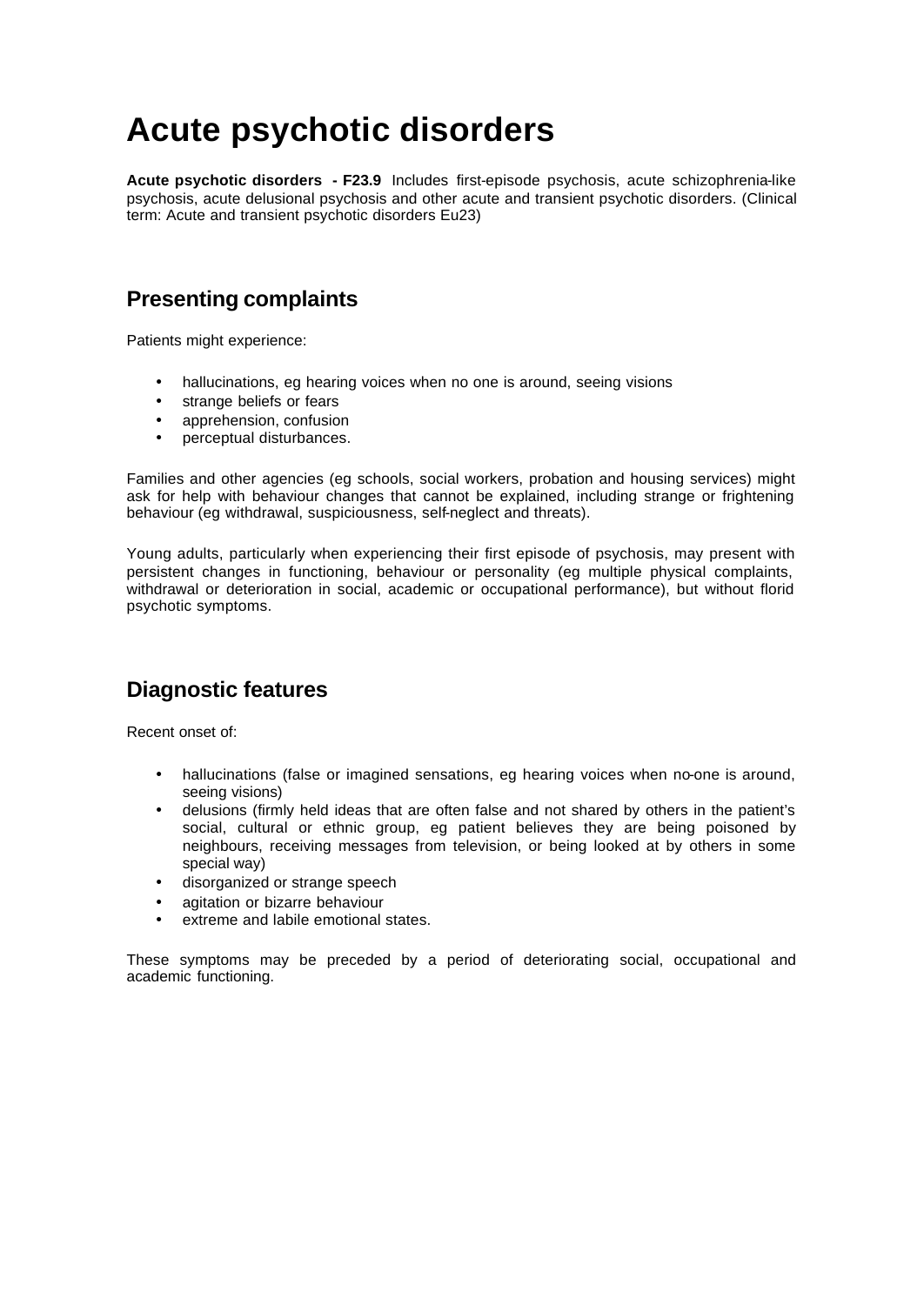## **Differential diagnosis**

- Physical disorders that can cause psychotic symptoms include:
	- drug-induced psychosis (especially stimulants such as amphetamine or cocaine)
	- alcoholic hallucinosis
	- infectious or febrile illness
	- Epilepsy G40, G41 (or other organic intracranial pathology).
- Refer to Delirium for other potential causes.

To exclude organic conditions it may be useful to perform urine and blood investigations.

### **Essential information for patient and family**

- Agitation and strange behaviour can be symptoms of a mental disorder.
- Acute episodes often have a good prognosis, (ref 1) and it is important to remain positive in view of the proven benefits of treatments and support from various agencies.
- The long-term course of the illness can be difficult to predict from an acute episode.
- The sooner psychotic symptoms are identified and treated, the better the outcome.
- Advise patient and family about the importance of medication, how it works and possible side-effects. (see Coping with the side effects of medication)
- Continued treatment may be needed for several months after symptoms resolve.
- Psychotic illness is no-one's fault and has nothing to do with parenting.

If the patient requires treatment under the Mental Health Act, advise family about related legal issues (see guide to the Mental Health Acts, (under Legal issues).

#### **References**

**1** World Health Organization. Schizophrenia: An International Follow-up Study. Chichester: John Wiley & Sons, 1979. (AIV) Large outcome study with two-year follow-up, showed that only 10- 15% of patients did not recover from their illness in that two-year period. Another shorter-term follow-up study (Lieberman J, Jody D, Geisler S et al. Time course and biologic correlates of treatment response in first episode schizophrenia. Arch Gen Psychiatry 1993, 50: 369-376) showed that 83% of first-episode psychotic patients treated with antipsychotic medication remitted by one year post-inpatient admission.

### **General management and advice to patient and family**

(see Acute episode of psychosis)

- Ensure the safety of the patient and those caring for them: - family or friends should be available for the patient if possible - ensure that the patient's basic needs (eg food, drink and accommodation) are met.
- Minimize stress and stimulation: do not argue with psychotic thinking (you may disagree with the patient's beliefs but do not try to argue they are wrong).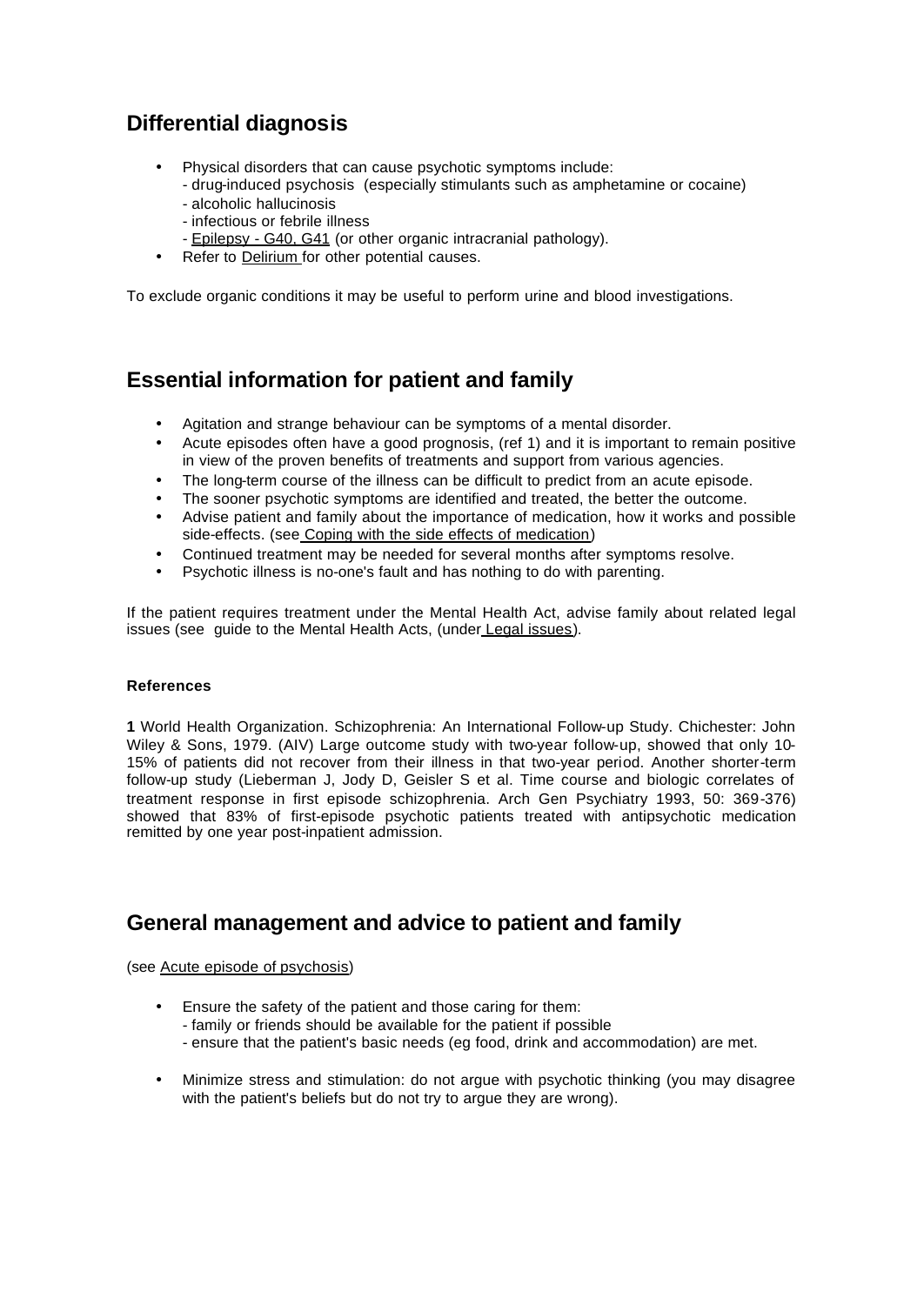- Avoid confrontation or criticism, unless it is necessary to prevent harmful or disruptive behaviour (ref 2).
- If there is a significant risk of suicide, violence or neglect, admission to hospital or close observation in a secure place may be required. If the patient refuses treatment, legal measures may be needed.
- The DVLA must be notified in all cases. Advise patient to inform DVLA: driving should cease during the acute illness (cars and motorbikes) and until patient has been stable and well for at least 3 years with insight into their condition (LGV/PSV driver) (ref 3)
- Encourage resumption of normal activi ties as soon as possible.
- It is important to offer psychological and social support to both patient and family/carer. This may include advice about benefits and housing. Specific referral for family intervention may also be appropriate.

#### **References**

**2** Kavanagh DJ. Recent developments in expressed emotion and schizophrenia. Br J Psychiatry 1992, 160: 601-620. (AIII) Family support and education, which promotes a more supportive family environment, can reduce relapse rates substantially.

**3** Driver and Vehicle Licensing Agency. At a Glance Guide to Medical Aspects of Fitness to Drive. URL http://www.dvla.gov.uk. Further information is available from The Senior Medical Adviser, DVLA, Driver Medical Unit, Longview Road, Morriston, Swansea SA99 ITU, Wales.

### **Medication**

- Antipsychotic medication can reduce psychotic symptoms over 10-14 days. Where access to a specialist is speedy and symptoms relatively mild, especially for a first referral, the specialist may prefer to see the patient unmedicated.
- If you decide to treat prior to the patient seeing a specialist, then the first-line treatment should be an atypical antipsychotic (ref 4). Examples include olanzapine (5-10 mg a day) if sedation is required or risperidone (4-V6 mg per day) which is relatively non-sedating (BNF section 4.2.1). The use of a typical drug (eg haloperidol) as first-line treatment is no longer recommended. Patients experiencing a first episode of psychosis require lower doses of medication and should be prescribed an atypical drug (ref 5). In a case of relapse where the patient has previously responded to a drug, restart that drug. The dose should be the lowest possible for the relief of symptoms (ref 6).
- Anti-anxiety medication may also be used for the short term in conjunction with neuroleptics to control acute agitation (BNF section 4.1.2). Examples include diazepam (5-V10 mg up to four times a day) or lorazepam (1-V2 mg up to four times a day). If required, diazepam can be given rectally or lorazepam IM (although this must be kept refrigerated).
- In a first episode, continue antipsychotic medication for at least 6 months after symptoms resolve (ref 7). Close supervision is usually needed in order to encourage patient agreement.
- Be alert to the risk of co-morbid use of street drugs (eg amphetamines) and alcohol.
- Monitor for side-effects of medication:

- acute dystonias or spasms may be managed with oral or injectable antiparkinsonian drugs (BNF section 4.9.2), eg procyclidine (5 mg three times per day) or orphenadrine (50 mg three times per day)

- Parkinsonian symptoms (eg tremor, akinesia) may be managed with oral antiparkinsonian drugs (BNF section 4.9.2), eg procyclidine (5 mg three times per day) or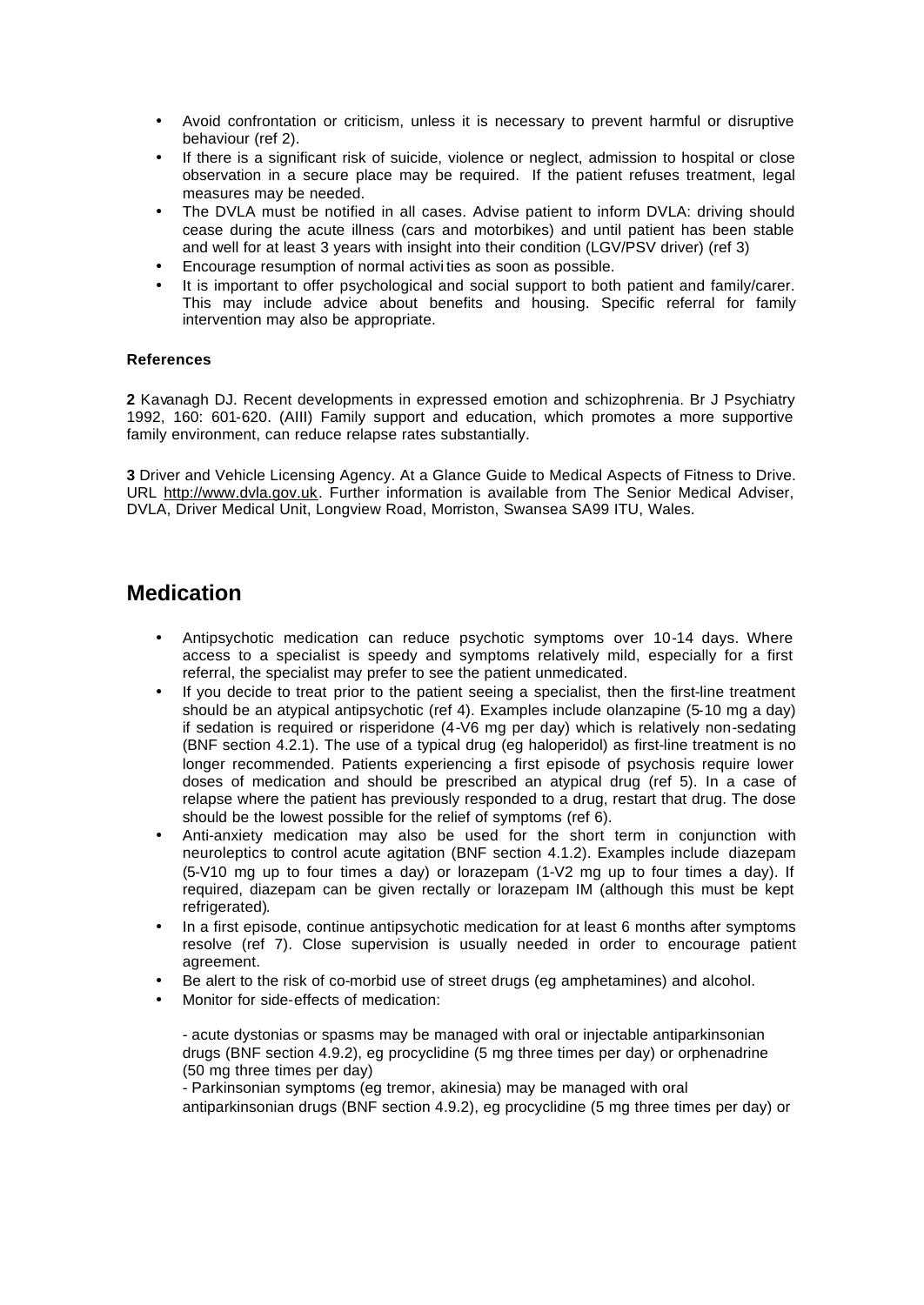orphenadrine (50 mg three times per day). Withdrawal of antiparkinsonian drugs should be attempted after 2-3 months without symptoms, as these drugs are liable to misuse and may impair memory.

- Akathisia (severe motor restlessness) may be managed with dosage reduction or betablockers (eg with propranolol [30-80 mg a day]) (BNF section 2.4). Switching to a lowpotency antipsychotic (eg olanzapine or quetiapine) may help

- Tardive dyskinesia is a particularly important side-effect to monitor for. It is associated with longer term use of traditional antipsychotic medication, is severely disabling and can be irreversible

- Other side-effects, eg weight gain and sexual dysfunction, are under-reported and are important reasons for poor adherence. Quetiapine (an atypical antipsychotic) is least likely to elevate serum prolactin and lead to weight gain and should be considered when these side-effects become troublesome.

More detail on antipsychotic drugs and their differing side-effect profiles can be found in the Maudsley Prescribing Guidelines and the UKPPG (ref 8,9)

#### **References**

**4** Atypical antipsychotics appear to be better tolerated, with fewer extrapyramidal side-effects, than typical drugs at therapeutic doses. Even at low doses, extrapyramidal side-effects are commonly experienced with typical drugs. Whether or not atypicals improve the long-term outcome has yet to be established. Risperidone, amisulpride and possibly olanzapine have a dose-related effect. Selected references:

**4a** American Psychiatric Association. Practice guidelines: schizophrenia. Am J Psychiatry 1997, 154(Suppl 4): 1-49. (BII) This reports 60% of patients receiving acute treatment with typical antipsychotic medication, develop significant extrapyramidal side-effects.

**4b** Mir S, Taylor D. Issues in schizophrenia. Pharmaceut J 1998, 261: 55-58. (CV) This work reviews evidence on efficacy, safety and patient tolerability of atypical antipsychotics. 4c Duggan L, Fenton M, Dardennes RM et al. Olanzapine for schizophrenia (Cochrane Review). In: The Cochrane Library. Oxford: Update Software, 1999. (CI) Twenty-one studies were analysed. Olanzapine was found to be an effective antipsychotic that produced fewer movement sideeffects. It did tend to cause more weight gain than the older drugs, however.

**4d** Hunter RH, Joy CB, Kennedy E et al. Risperidone versus typical antipsychotic medication for schizophrenia (Cochrane Review). In: The Cochrane Library, Issue 2, 2003. Oxford: Update Software (C1) Twenty-three studies were analysed. Risperidone might be equally clinically effective as relatively high doses of haloperidol. It causes tewer adverse effects than the sideeffect-prone haloperidol.

**5** National Institute for Clinical Excellence. Schizophrenia: Core Interventions in the Treatment and Management of Schizophrenia in Primary and Secondary Care. Clinical Guideline 1. December 2002. URL http://www.nice.org.uk. (AI)

**6** Bollini P, Pampallona S, Orza MJ. Antipsychotic drugs: is more worse? A meta-analysis of the published randomized control trials. Psychol Med 1994, 24: 307-316. (AI) For most patients, higher than moderate doses of antipsychotic drugs bring increased side-effects but no additional therapeutic gains.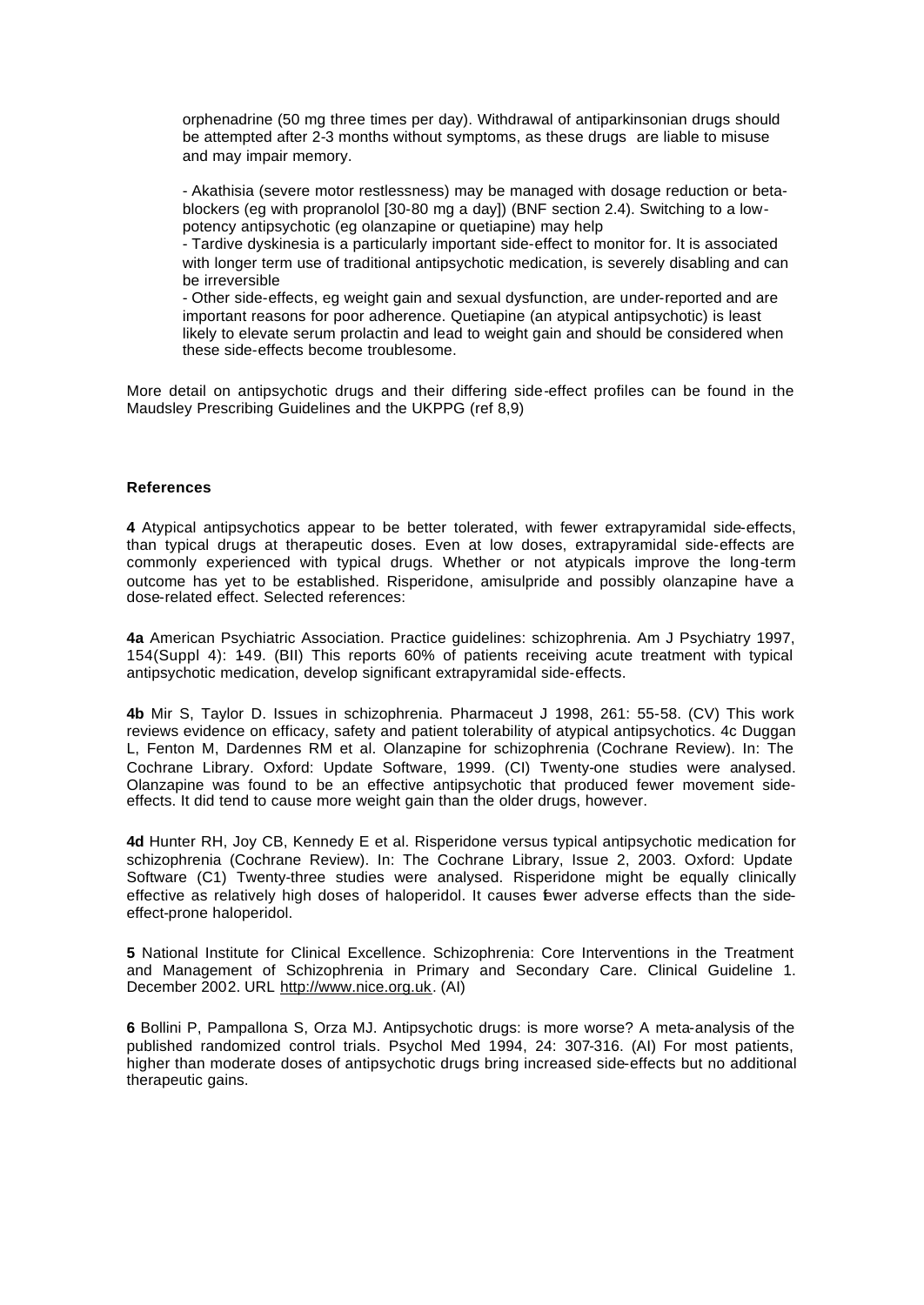**7** Dixon LB, Lehman AF, Levine J. Conventional antipsychotic medications for schizophrenia. Schizophrenia Bull 1995, 21(4): 567-577. (AI) This paper produces overwhelming evidence that continuing maintenance therapy reduces risk of relapse. The authors conclude that it is appropriate to taper or discontinue medication within six months to a year for first-episode patients who experience a full remission of symptoms.

**8** Taylor D, McConnell D, McConnel H, Kerwin R. The Bethlem and Maudsley NHS Trust Prescribing Guidelines 2001. London: Martin Dunitz Ltd, 2000.

**9** United Kingdom Psychiatric Pharmacy Group (UKPPG). URL http://www.UKPPG.co.uk.

## **Referral**

Referral should be made under the following conditions:

- As an emergency, if the risk of suicide, violence or neglect is considered significant.
- Urgently for ALL first episodes to the early intervention service, to confirm the diagnosis and arrange care planning and appointment of key worker. A home visit may be required. Specific interventions for people experiencing their first episode of psychosis, including specific psychoeducation of the patient and family, (ref 10) is one of the requirements of the National Service Framework for Mental Health (ref 11)
- For ALL relapses, to review the effectiveness of the care plan, unless there is an established previous response to treatment and it is safe to manage the patient at home.
- If there is non-adherence with treatment, treatment resistance, problematic side-effects, failure of community treatment, or concerns about co-morbid drug and alcohol misuse.

Particularly on relapse, referral may be to the Community Mental Health Team or to a member of it, such as a community mental health nurse (community psychiatric nurse [CPN]), as well as to a psychiatrist.

If there is fever, rigidity and/or labile blood pressure, stop antipsychotic medication and refer immediately to the on-call physician for investigation of neuroleptic malignant syndrome.

#### **References**

**10a** Mental Health Commission. Early Intervention in Psychosis: Guidance Note. Wellington, New Zealand, 1999.

**b** Falloon I, Coverdale J, Laidlaw T et al. Family management in the prevention of morbidity of schizophrenia: social outcome of a 2-year longitudinal study. Psychol Med 1997, 17: 59-66. (AII) Involvement of the family is vital. Education is important for engaging individuals and families in treatment and promoting recovery. Psychological therapies may be helpful.

**11** Department of Health. National Service Framework for Mental Health. London: HMSO, 1999.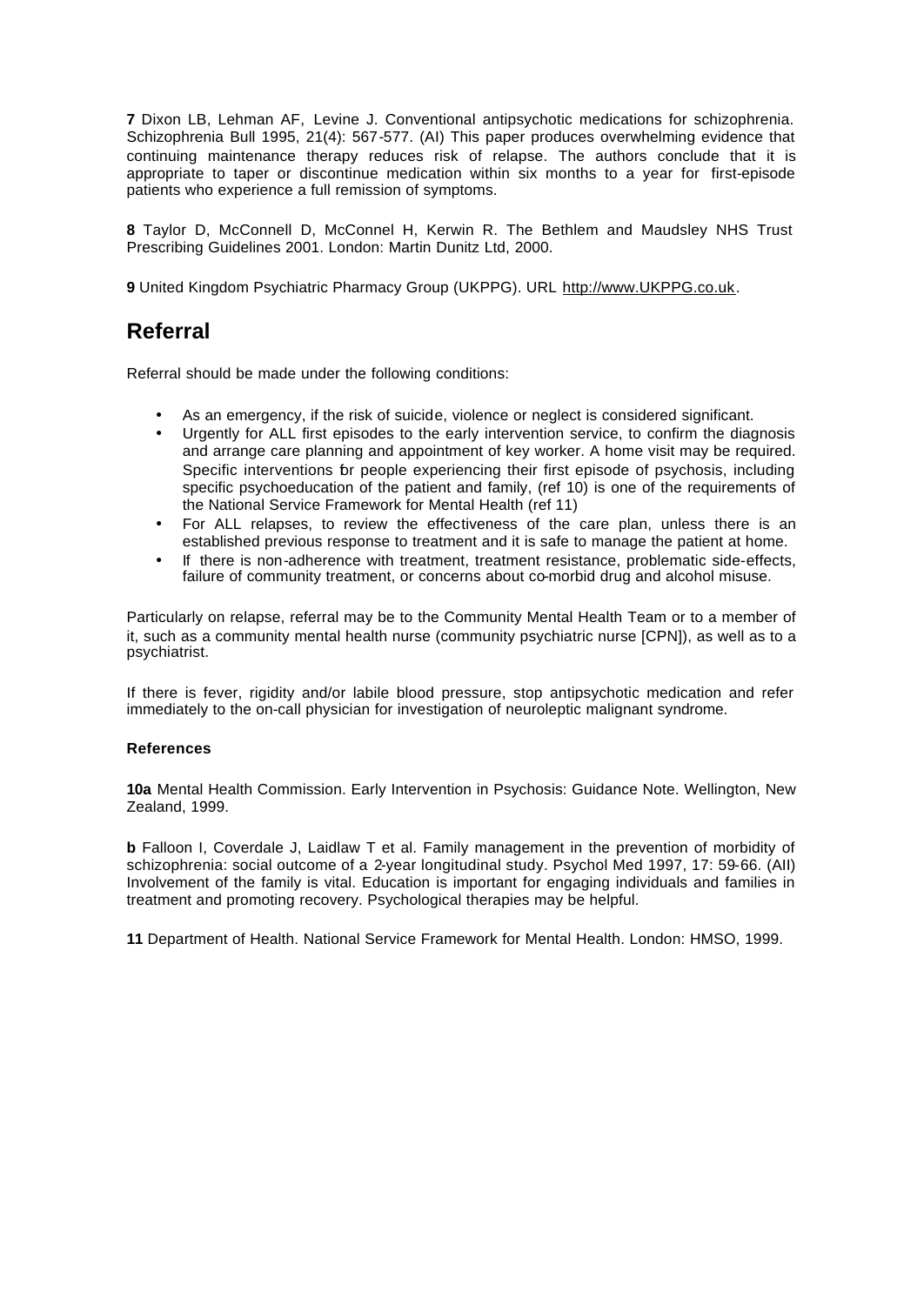### **Special considerations in children and adolescents**

Acute disturbance in children and teenagers is usually due to causes other than psychosis, and anxiety symptoms may masquerade as hallucinations or delusions. The diagnosis of psychosis should be made by a specialist and the appropriate specialist referral will usually be to the Child and Adolescent Mental Health Service.

### **Resources for patients and families**



What you may expect after an acute episode of psychosis

| Coping with the side-<br>effects of medication<br>an an interesting and the contract of<br>-----<br>-<br>a manager and the process of the state with the control of the state of |                                                                                                                                                                                                                       |
|----------------------------------------------------------------------------------------------------------------------------------------------------------------------------------|-----------------------------------------------------------------------------------------------------------------------------------------------------------------------------------------------------------------------|
|                                                                                                                                                                                  | the first or only buildings of street \$ 2.75 percent stars around<br><b>BAN BURLINGS CHAN IN MISSION PROFILE</b>                                                                                                     |
| <b><i>TALLY BILLY BELLY</i></b><br>1. All contracts the chara-                                                                                                                   |                                                                                                                                                                                                                       |
| specific publication of the money and                                                                                                                                            | a compared that it could need to the council is easily in the                                                                                                                                                         |
|                                                                                                                                                                                  |                                                                                                                                                                                                                       |
|                                                                                                                                                                                  | termine and services the de-<br><b>Contract color colorado</b>                                                                                                                                                        |
|                                                                                                                                                                                  | <b>CONTRACTOR</b><br><b>Service Advise Ave</b>                                                                                                                                                                        |
|                                                                                                                                                                                  | <b>Color of Many</b><br>the advanced and start of the analysis                                                                                                                                                        |
|                                                                                                                                                                                  |                                                                                                                                                                                                                       |
|                                                                                                                                                                                  | president controllers in the relationship of the Con-<br>a cause was for come anticipe cause of<br><b>Carl Store</b><br>the property states                                                                           |
|                                                                                                                                                                                  | <b>Brown carried all com is</b><br><b>CONTRACTOR</b><br><b>Scaled All College Avenue</b>                                                                                                                              |
|                                                                                                                                                                                  | To any design streamer chart referrals deals on the data reference entirely<br>send with a resourcement cost and by the two definitions. He concerns<br>come between the problems the first basic and the result from |

Coping with the side-effects of medication

**Rethink** (formerly the National Schizophrenia Fellowship) England: 020 8974 6814 (Advice line: 10am–3pm, Monday–Friday) Email: advice@rethink.org; website: http://www.rethink.org Scotland: 0131 557 8969 Northern Ireland: 02890 402 323 Monthly social groups for clients with schizophrenia living in the community and support for relatives.

#### **Schizophrenia Association of Great Britain** 01248 354 048

Email: info@sagb.co.uk; website: http://www.sagb.co.uk Offers information and support to sufferers, relatives, friends, carers and medical workers.

**MINDinfoLINE** 08457 660 163 (Helpline 9.15am–5.15pm, Monday–Friday) Email: info@mind.org.uk; website: http://www.mind.org.uk Information service for matters relating to mental health.

**SANELine** 08457 678000 (Helpline 12noon–2.00am) Website: http://www.sane.org.uk

A helpline offering information and advice on all aspects of mental health for those experiencing illness, or for their families or friends.

**Hearing Voices Network** 0161 228 3896 (10.30am–3pm, Monday–Wednesday, Friday) Website: http://www.hearing-voices.org.uk Self-help groups to allow people to explore their voice-hearing experiences.